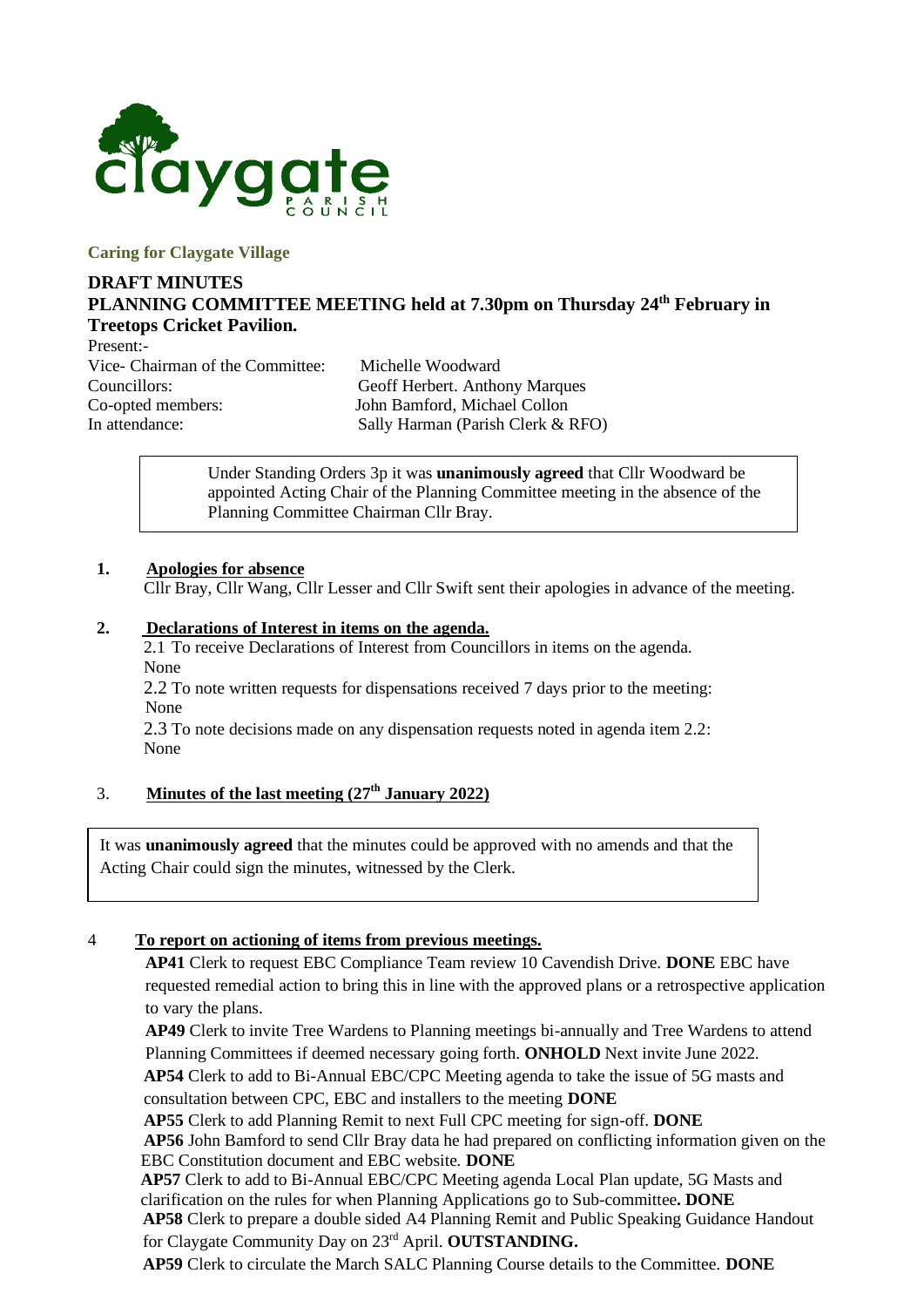# **5. Planning correspondence, notification of applications and outstanding results.**

In addition to correspondence shared within Action Points (APs) and further down the agenda the Clerk had received an email from the Tree Wardens Margie Richardson and Vanessa Relleen. They requested that two new Tree Wardens, John Ovenden and Gareth Jones, be able to receive planning notifications and invitations to Planning Meetings from the Planning Committee. The 2 new Tree Wardens had both been involved in the tree maintenance work they had been doing, they are registered Tree Wardens and are undergoing the Tree Warden training.

It was **unanimously agreed** that the Clerk include the new Tree Wardens on communication and meeting invitations going forth.

**AP60** Clerk to inform the new Tree Wardens and get them set up on the distribution list.

The Clerk updated the Committee on communication she had received from a resident from Derwent Close with regards to Planning Application 2022/0041 151 Hare Lane. She had communicated the role of the Parish Council vs Elmbridge Borough Council to the resident and had advised that she could come and speak this evening on the planning application if she so wished to.

#### **6. Applications and Appeals decided since last meeting.**

A report by John Bamford (Appendix A) had been circulated to the Committee ahead of the meeting. The Planning Committee noted the report.

#### **7. Applications from Elmbridge Borough Council Weekly Lists [\(https://www.elmbridge.gov.uk/planning\)](https://www.elmbridge.gov.uk/planning) including confirmation of comments sent to EBC: -**

| <b>Application</b><br><b>Number</b> | <b>Address</b>                                                           | <b>Proposal</b>                                                                                                                                                                                                                                                                   | <b>Claygate Parish Council</b><br><b>Response</b> |
|-------------------------------------|--------------------------------------------------------------------------|-----------------------------------------------------------------------------------------------------------------------------------------------------------------------------------------------------------------------------------------------------------------------------------|---------------------------------------------------|
| 2022/0003                           | 19<br>Woodbourne<br>Drive<br>Claygate<br><b>Esher Surrey</b><br>KT10 0DR | Single-storey rear extension, first-floor<br>front and rear infill extensions,<br>conversion of garage into living space,<br>rear dormer windows, front and side<br>rooflights, front porch and alterations to<br>fenestration following partial demolition<br>of existing house. | No Objection, No Comment<br>Unanimously agreed    |
| 2021/4393                           | The Oaks The<br>Causeway<br>Claygate<br><b>Esher Surrey</b><br>KT10 ONE  | Single-storey front porch following<br>demolition of existing porch.                                                                                                                                                                                                              | No Objection, No Comment<br>Unanimously agreed    |
| 2022/0143                           | 3 Loseberry<br>Road Claygate<br>Esher KT10<br>9DQ                        | Prior Approval Schedule 2, Part 1, Class<br>A: Single-storey rear extension following<br>demolition of existing rear extension.                                                                                                                                                   | No Objection, No Comment<br>Unanimously agreed    |
| 2022/0079                           | <b>Braddick</b><br><b>House Ruxley</b><br>Crescent<br>Claygate           | Rear and side dormer windows and<br>alterations to fenestration.                                                                                                                                                                                                                  | LDC. No Comment.                                  |

# **w/e 28th January 4 th February, 11th February and 18th February**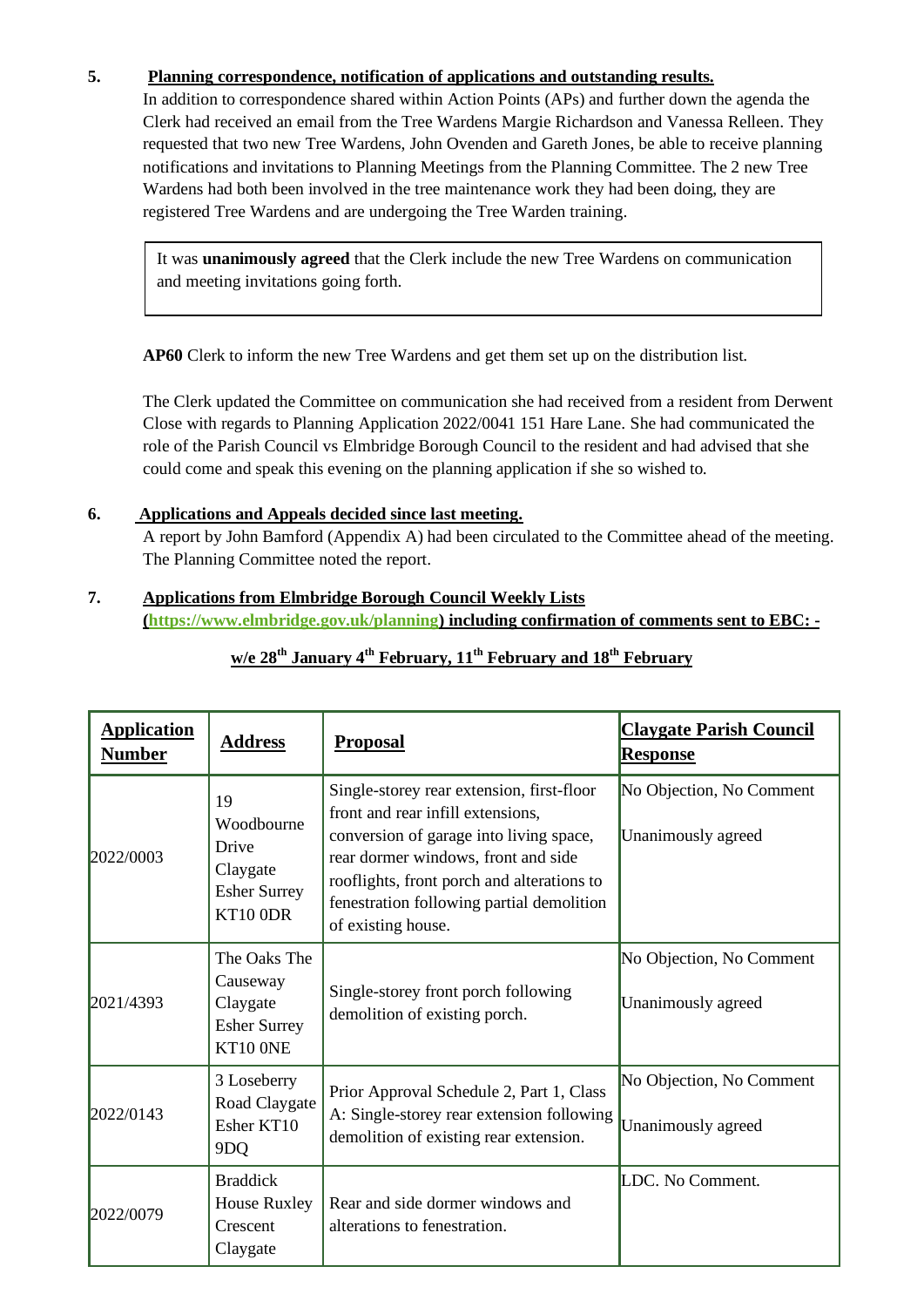|           | <b>Esher Surrey</b><br>KT10 0TZ |                                  |                          |
|-----------|---------------------------------|----------------------------------|--------------------------|
| 2021/4339 | 31 Crediton<br>Way Claygate     | Single-storey rear extension and | No Objection, No Comment |
|           | <b>Esher Surrey</b><br>KT10 0EB | alterations to fenestration.     | Unanimously agreed       |

| 2022/0165 | Site of<br>Former<br>Claygate<br>House<br>Littleworth<br>Road Esher<br>Surrey KT10<br>9PN | Non-Material Amendments to planning<br>permission 2020/2095 for approval of an<br>alternative design option for the footway<br>widening scheme along Littleworth<br>Road. | No Objection, No Comment<br>Unanimously agreed                                                                                                                                 |
|-----------|-------------------------------------------------------------------------------------------|---------------------------------------------------------------------------------------------------------------------------------------------------------------------------|--------------------------------------------------------------------------------------------------------------------------------------------------------------------------------|
| 2022/0120 | 7 Claremont<br>Road<br>Claygate<br><b>Esher Surrey</b><br>KT10 OPL                        | Confirmation of Compliance with<br>Condition: 3 (Noise from Pool Plant and<br>Equipment) of planning permission<br>2021/3179.                                             | No Objection with Comment.<br>The Council note the<br>recommended mitigation<br>measures under Item 5.5. of the<br>submitted Noise impact<br>assessment.<br>Unanimously agreed |
| 2022/0041 | 151 Hare<br>Lane<br>Claygate<br><b>Esher Surrey</b><br>KT10 ORA                           | Rear dormer window and front<br>rooflights.                                                                                                                               | No Objection with Comment.<br>We note the concerns raised in<br>the objections relating to<br>privacy.<br>Unanimously agreed                                                   |
| 2021/4383 | 5 Common<br>Road<br>Claygate<br><b>Esher Surrey</b><br>KT10 0HG                           | Partial conversion of garage into living<br>space and alterations to fenestration.                                                                                        | LDC. No Comment                                                                                                                                                                |

| 2022/0199 | 6 Vale Croft<br>Claygate<br><b>Esher Surrey</b><br>Surrey KT10<br>0NX    | Tree Preservation Order EL:304 - Crown<br>clean 1 x Copper Beech. | No comment.<br>Unanimously agreed.                                                                                                                                                                                                        |
|-----------|--------------------------------------------------------------------------|-------------------------------------------------------------------|-------------------------------------------------------------------------------------------------------------------------------------------------------------------------------------------------------------------------------------------|
| 2022/0085 | 6 Tower<br><b>Gardens</b><br>Claygate<br><b>Esher Surrey</b><br>KT10 OHB | Tree Preservation Order EL:89/25 -<br>Crown reduce 1 x Tulip.     | No Objection with comment.<br>We request that the work on<br>this beautiful tree should be<br>done professionally and<br>sympathetically, and that the<br>maximum height and width<br>reductions are not exceeded.<br>Unanimously agreed. |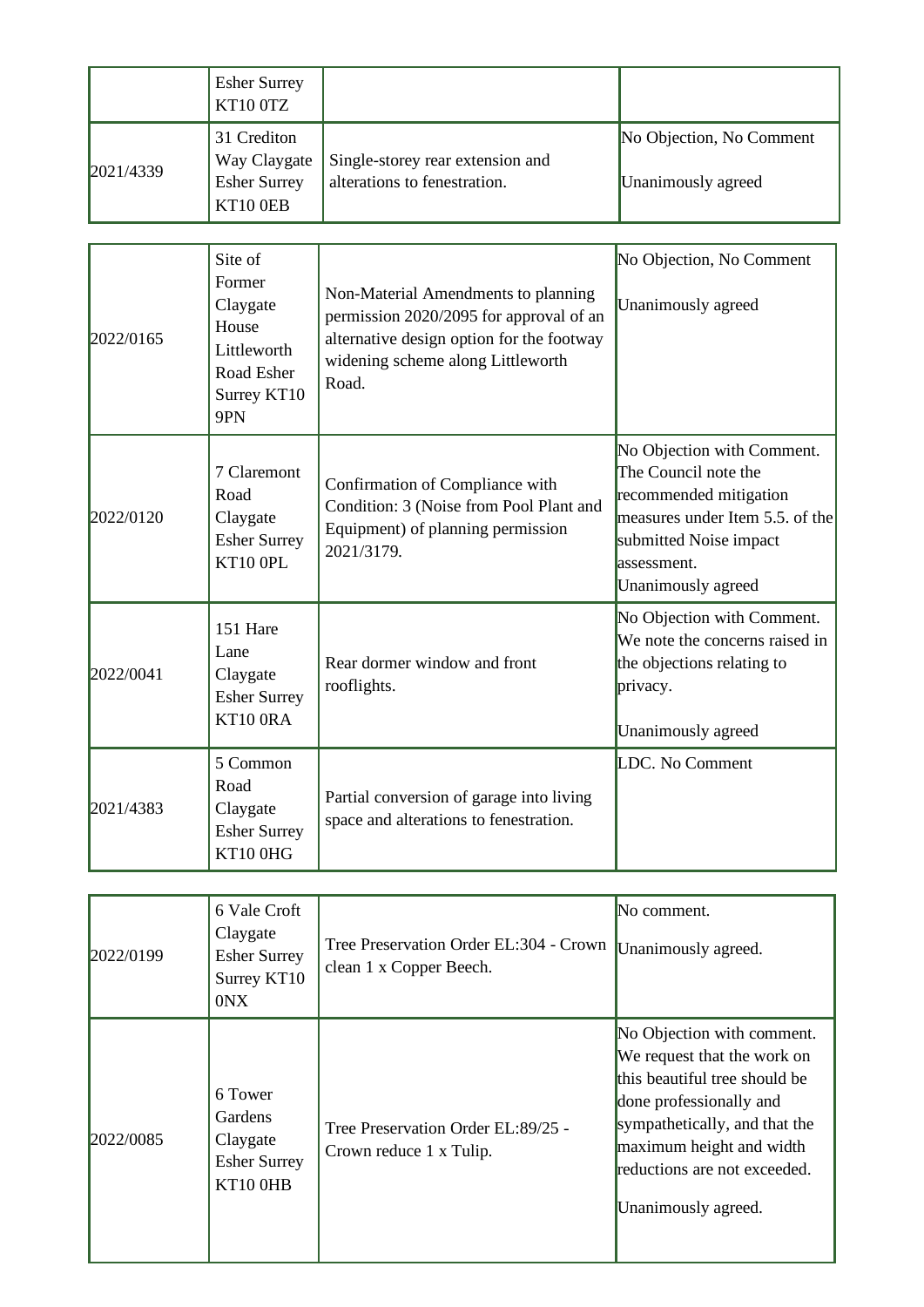| 2022/0162 | 15 Claremont<br>Road<br>Claygate<br><b>Esher Surrey</b><br>KT10 OPL                  | Single-storey rear extension, rear<br>conservatory, front porch, vehicular<br>access, external alterations and to<br>fenestration following demolition of<br>existing conservatory and porch. | No Objection, No Comment<br>Unanimously agreed                                                    |
|-----------|--------------------------------------------------------------------------------------|-----------------------------------------------------------------------------------------------------------------------------------------------------------------------------------------------|---------------------------------------------------------------------------------------------------|
| 2022/0241 | Vellacotts 11<br>Beaconsfield<br>Road<br>Claygate<br><b>Esher Surrey</b><br>KT10 0PN | Claygate Conservation Area - Crown<br>reduce 1 x Maple.                                                                                                                                       | No comment.<br>Unanimously agreed                                                                 |
| 2022/0204 | 25 Torrington<br>Road<br>Claygate<br><b>Esher Surrey</b><br>KT100SA                  | Single-storey rear extension, conversion<br>of garage to living space and alterations<br>to fenestration.                                                                                     | No Objection, No Comment<br>Unanimously agreed                                                    |
| 2022/0354 | 1 Hermitage<br>Close<br>Claygate<br><b>Esher Surrey</b><br>KT10 0HH                  | Non-Material Amendments to planning<br>permission 2020/2885 for alterations to<br>new and existing windows and door.                                                                          | Cllrs declared that they know<br>the applicant.<br>No Objection, No Comment<br>Unanimously agreed |

| 2022/0442 | <b>Firs Cottage</b><br>126 Foley<br>Road<br>Claygate<br><b>Esher Surrey</b><br>KT10 ONA | Single-storey rear extension following<br>partial demolition of existing house. | LDC. No Comment                   |
|-----------|-----------------------------------------------------------------------------------------|---------------------------------------------------------------------------------|-----------------------------------|
| 2022/0425 | 67 Foley<br>Road<br>Claygate<br><b>Esher Surrey</b><br>KT10 0LY                         | Claygate Conservation Area - Fell 1 x Fir<br>and crown reduce 1 x Chestnut.     | No comment.<br>Unanimously agreed |

# **8. East Area Sub Committee Meeting report.**

Nothing for Claygate.

# **9. EBC Planning Committee Meeting Report.**

A communication plan for EBC Local Plan is coming soon. Cllr Bray is to ask at the Bi-Annual Meeting of EBC/CPC on the  $25<sup>th</sup>$  February.

# **10. Licensing Applications in Claygate.**

The Clerk noted that she wasn't aware of any licence applications for Claygate. Michael Collon asked if personal licences are including in the alert notice the Clerk receives from EBC e.g. street parties, weddings.

**AP61** Clerk to ask EBC where personal licences are recorded and see if she can get sight.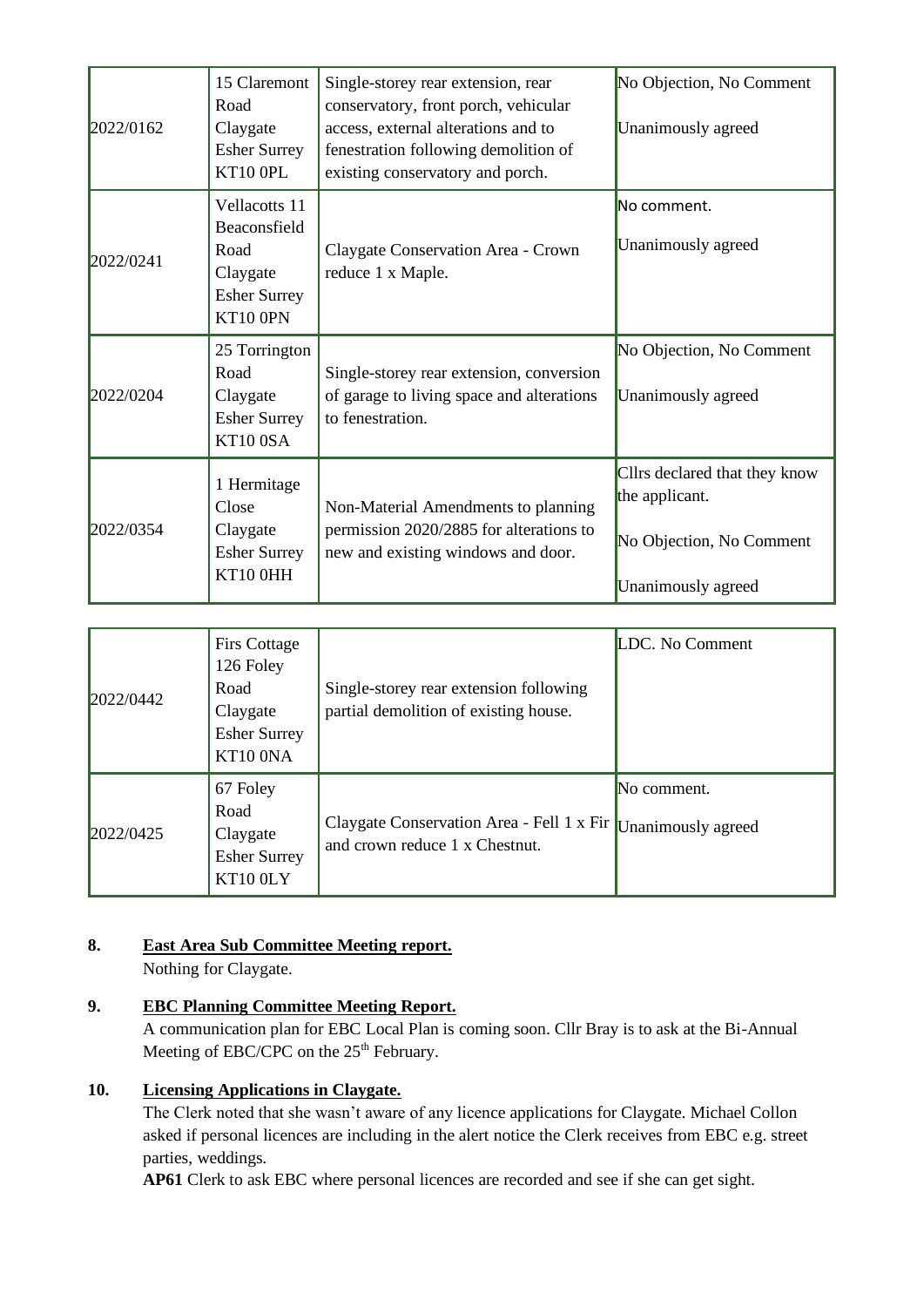## **11. Compliance issues.**

The Committee noted that there are 2 compliance cases open with Claygate; - 10 Cavendish Drive and 1 Caerleon Close which are currently being handled by EBC.

It was raised that 50 Common Road looked to be building a substantial porch in front of their property but there were no applications on the EBC planning portal.

It was **unanimously agreed** that the Clerk should notify the EBC Compliance team about 50 Common Road's porch construction.

**AP62** Clerk to notify EBC Compliance team about 50 Common Road.

## **12. Update on Elmbridge Local Plan Status.**

The Clerk updated the Committee on the EBC website notice that stated the Draft Local Plan will be brought to the Elmbridge Cabinet meeting on 16 March for consideration. If Cabinet agrees, the draft plan will then go to a Special Elmbridge Borough Council meeting on 22 March 2022. She informed the Committee that Cllr Bray had been liaising with Philippa Jarvis, the CPC's Planning Consultant to get her aligned with dates and process for Regulation 19 should CPC need. The Clerk had circulated the Legal Advice Document (Appendix B) to the Committee prepared by Cllr Bray following his discussions with Philippa Jarvis.

# **13. Torrington Lodge Car Park - EBC Potential Residential Housing Project.** No updates.

**14. Communication of key decisions to residents including input to the Courier and the website.** The Clerk noted that the new Courier is being published at the start of April. Local plan updates would be included if they can meet the print deadlines. John Bamford suggested that an insert for a last minute Village Meeting could be included instead of delaying the publication.

#### **15. Matters for information purposes only.**

The Clerk noted that the Noticeboard on the Hare Lane by Boots had suffered storm damage so was currently out of action and that Cllrs and Residents should refer to the Noticeboards outside the Village Hall until the new noticeboard arrives mid-April.

# **16. Date of the next meeting 24th March 2022.**

## **The reserve Councillor who may be required to attend the meeting on 24th March Cllr Marques**

Meeting Closed: 20h28

**Signed:**

**Dated:**